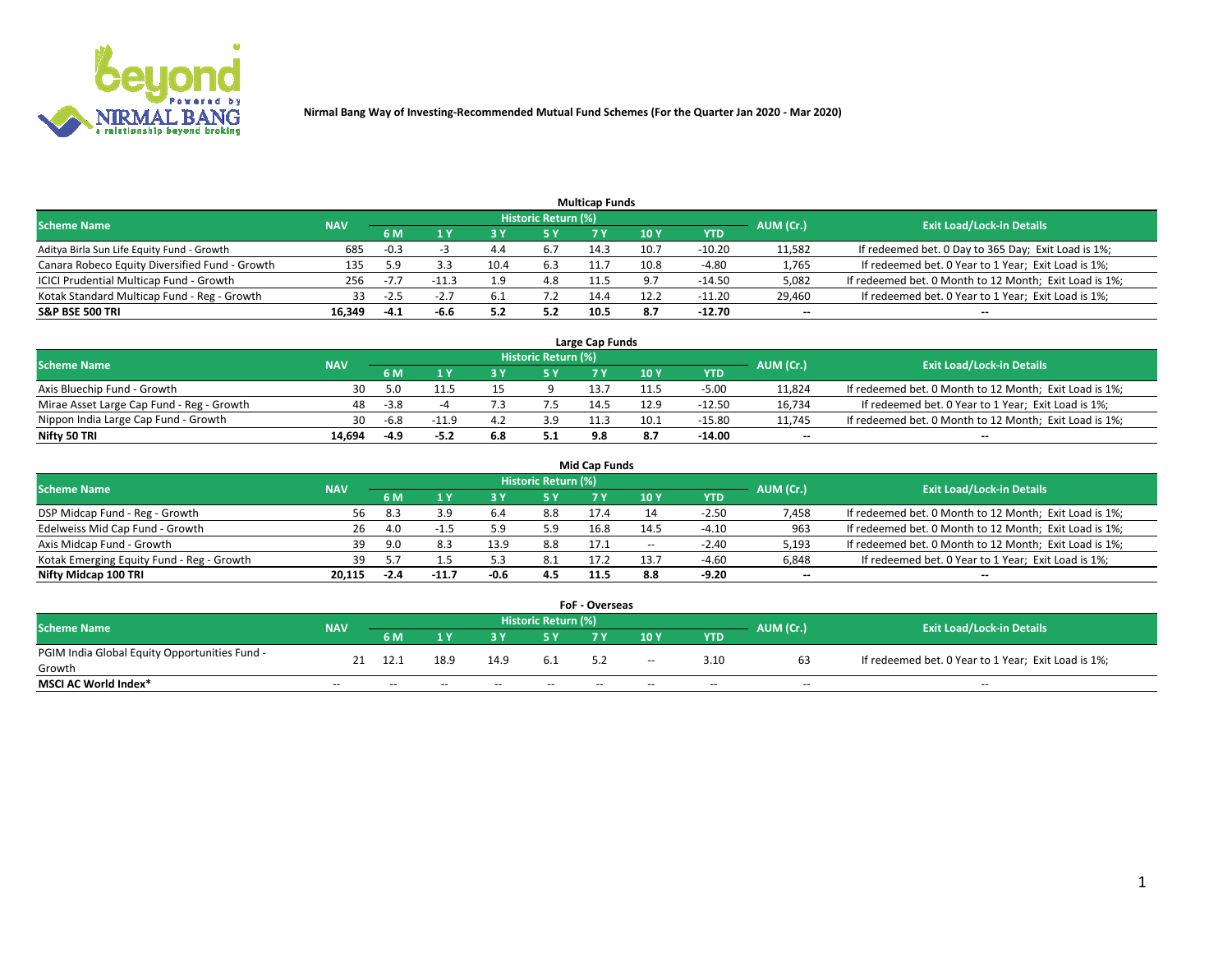

|                                                  |            |        |      |     | Historic Return (%) | Large & Midcap |      |         |                          |                                                     |
|--------------------------------------------------|------------|--------|------|-----|---------------------|----------------|------|---------|--------------------------|-----------------------------------------------------|
| <b>Scheme Name</b>                               | <b>NAV</b> |        |      |     | /5 V                |                | 10Y  | YTD.    | AUM (Cr.)                | <b>Exit Load/Lock-in Details</b>                    |
| Canara Robeco Emerging Equities - Growth         | 93.        |        | 1.b  |     | 9.6                 | 20.2           | 17.2 | $-3.70$ | 5,597                    | If redeemed bet. 0 Year to 1 Year; Exit Load is 1%; |
| Invesco India Growth Opportunities Fund - Growth |            | $-0.1$ |      | 8.6 | 6.b                 | 13.2           | 11.3 | $-9.10$ | 2,498                    | If redeemed bet. 0 Year to 1 Year; Exit Load is 1%; |
| Principal Emerging Bluechip Fund - Growth        | 102        |        | 0.2  | 6.3 | 8.2                 | 17.            | 13.5 | $-5.70$ | 2.117                    | If redeemed bet. 0 Year to 1 Year; Exit Load is 1%; |
| NIFTY Large Midcap 250 TRI                       | 6.634      | $-2.0$ | -6.4 |     | 6.2                 | 12.4           | 9.9  | -10.60  | $\overline{\phantom{a}}$ | $-$                                                 |

| <b>Focused Funds</b>             |        |                                                |      |                                  |     |      |       |          |        |                                                        |  |  |  |
|----------------------------------|--------|------------------------------------------------|------|----------------------------------|-----|------|-------|----------|--------|--------------------------------------------------------|--|--|--|
| <b>Scheme Name</b>               |        | Historic Return (%)<br>AUM (Cr.)<br><b>NAV</b> |      | <b>Exit Load/Lock-in Details</b> |     |      |       |          |        |                                                        |  |  |  |
|                                  |        | 6 M                                            |      |                                  |     |      | 10 Y  | YTD      |        |                                                        |  |  |  |
| Axis Focused 25 Fund - Growth    | 29     | $b_{1}$                                        | 10.7 | 13.1                             | 9.9 |      | $- -$ | $-4.60$  | 9,764  | If redeemed bet. 0 Month to 12 Month; Exit Load is 1%; |  |  |  |
| SBI Focused Equity Fund - Growth | 146    | .6.4                                           |      |                                  | 9.5 | 14.5 |       | $-5.00$  | 8.264  | If redeemed bet. 0 Year to 1 Year; Exit Load is 1%;    |  |  |  |
| <b>S&amp;P BSE 500 TRI</b>       | 16.349 | $-4$ $\rightarrow$                             | -6.6 |                                  | 5.2 | 10.5 |       | $-12.70$ | $\sim$ | $- -$                                                  |  |  |  |

|                                                |            |           |         |                            |        | <b>Small Cap Funds</b> |       |            |           |                                                     |
|------------------------------------------------|------------|-----------|---------|----------------------------|--------|------------------------|-------|------------|-----------|-----------------------------------------------------|
| <b>Scheme Name</b>                             | <b>NAV</b> |           |         | <b>Historic Return (%)</b> |        |                        |       |            | AUM (Cr.) | <b>Exit Load/Lock-in Details</b>                    |
|                                                |            | <b>6M</b> |         |                            | 5 Y    | 7 Y                    | 10Y   | <b>YTD</b> |           |                                                     |
| Franklin India Smaller Companies Fund - Growth | 46         | $-4.8$    | -15     | $-2.1$                     | 3.3    | 15.6                   | 13.4  | $-8.70$    | 6.628     | If redeemed bet. 0 Year to 1 Year; Exit Load is 1%; |
| HDFC Small Cap Fund - Growth                   | 35         | $-8.0$    | $-19.9$ | 3.3                        | 6.2    | 12.4                   |       | $-9.10$    | 9,154     | If redeemed bet. 0 Year to 1 Year; Exit Load is 1%; |
| L&T Emerging Businesses Fund - Reg - Growth    | 20         | $-6.4$    | $-17.2$ |                            | 6.9    | $- -$                  | $- -$ | $-10.40$   | 5,606     | If redeemed bet. 0 Year to 1 Year; Exit Load is 1%; |
| SBI Small Cap Fund - Growth                    | 52         | 4.8       |         |                            | 11.8   | 22.5                   | 17.5  | $-2.20$    | 3,476     | If redeemed bet. 0 Year to 1 Year; Exit Load is 1%; |
| Nifty Smallcap 100 TRI                         | 6.357      | -6.7      | $-19.5$ | -6.9                       | $-0.9$ | 7.5                    |       | -11.30     | $\sim$    | $- -$                                               |

## **ELSS Schemes (Tax Saving u/s 80-C)**

| <b>Scheme Name</b>                           | <b>NAV</b> |        |        | <b>Historic Return (%)</b> |           |                          |        |          | AUM (Cr.) | <b>Exit Load/Lock-in Details</b> |
|----------------------------------------------|------------|--------|--------|----------------------------|-----------|--------------------------|--------|----------|-----------|----------------------------------|
|                                              |            | 6 M    | 4 Y    | 73 Y                       | <b>5Y</b> | 7 Y                      | $-10V$ | YTD      |           |                                  |
| Aditya Birla Sun Life Tax Relief 96 - Growth | 30         |        |        |                            | 6.5       | 14.9                     | 10.9   | $-6.40$  | 10,073    | Nil                              |
| Axis Long Term Equity Fund - Growth          | 47         |        | 10.7   | 12.8                       | 8.5       | 18.2                     | 16.2   | $-3.70$  | 21,659    | Nil                              |
| Canara Robeco Equity Tax Saver Fund - Growth | 66         | .ხ5    |        | 10.1                       | 6.4       | 12.2                     |        | $-4.10$  | 1,036     | Nil                              |
| Invesco India Tax Plan - Growth              | 50         |        | 0.8    | . ه                        | 6.5       | 14.4                     | 12.4   | $-7.00$  | 1,028     | Nil                              |
| Mirae Asset Tax Saver Fund - Reg - Growth    |            |        | $-2.2$ |                            | $\sim$    | $\overline{\phantom{a}}$ | --     | $-12.20$ | 3,282     | Nil                              |
| S&P BSE 200 TRI                              | 5.285      | $-4.3$ | $-5.9$ | 5.8                        | 5.4       | 10.6                     | 8.9    | -13.00   | $\sim$    | $- -$                            |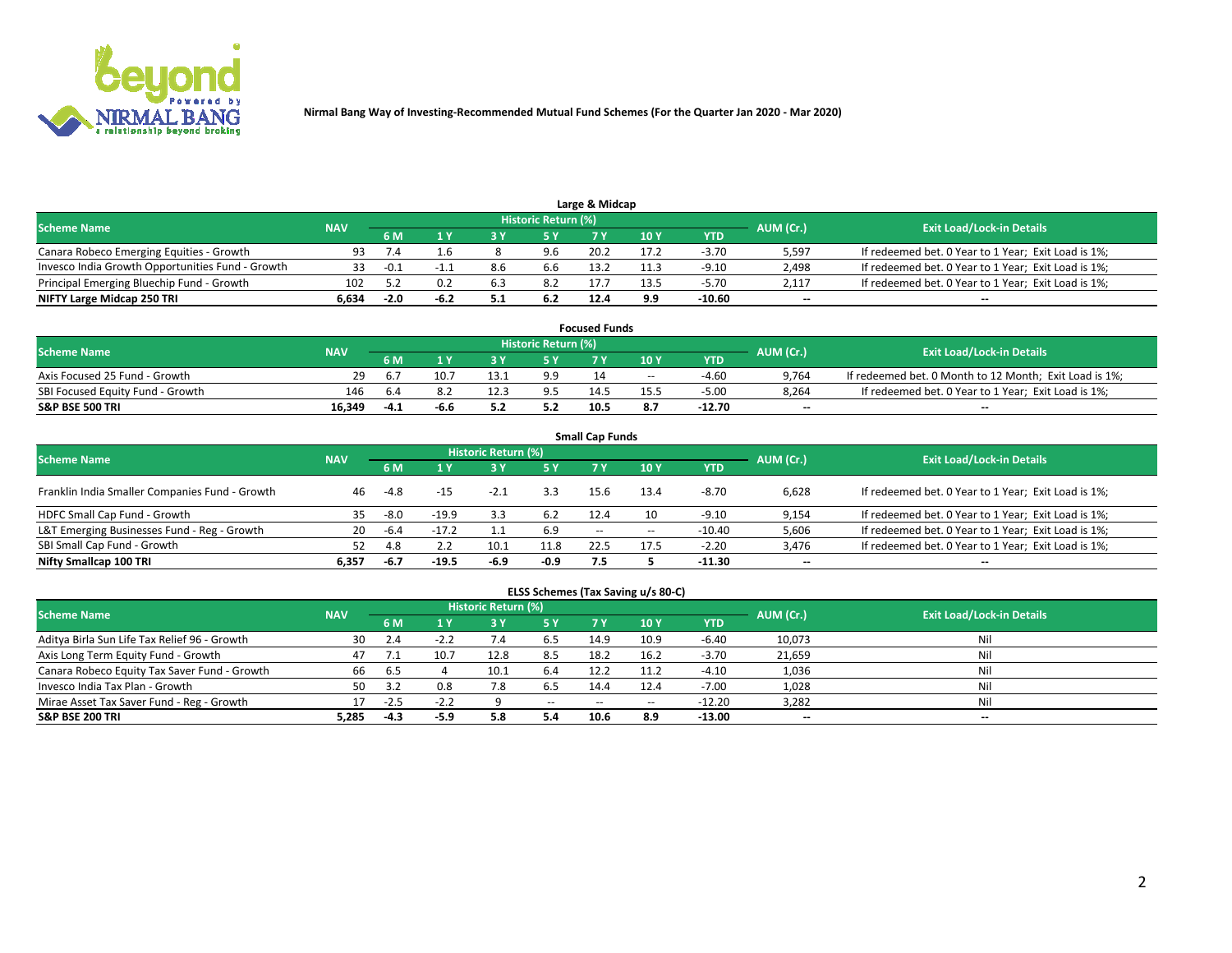

| <b>Contra/Value Fund</b>                  |            |        |      |                     |     |      |      |          |           |                                                     |  |  |  |  |
|-------------------------------------------|------------|--------|------|---------------------|-----|------|------|----------|-----------|-----------------------------------------------------|--|--|--|--|
| <b>Scheme Name</b>                        | <b>NAV</b> |        |      | Historic Return (%) |     |      |      |          | AUM (Cr.) | <b>Exit Load/Lock-in Details</b>                    |  |  |  |  |
|                                           |            | 6 M    |      |                     | 5 Y | 7 V  | 10Y  | YTD      |           |                                                     |  |  |  |  |
| Kotak India EQ Contra Fund - Reg - Growth | 49         | $-2.2$ | -೨.೭ |                     | 6.1 |      |      | $-10.50$ | 866       | If redeemed bet. 0 Year to 1 Year; Exit Load is 1%; |  |  |  |  |
| Invesco India Contra Fund - Growth        | 45         | $-0.6$ |      |                     |     | 15.2 | 11.7 | $-8.30$  | 4,669     | If redeemed bet. 0 Year to 1 Year; Exit Load is 1%; |  |  |  |  |
| UTI Value Opportunities Fund - Growth     | 59         | 0.3    | -2.1 |                     |     | د ۵  | 9.4  | $-9.30$  | 4,403     | If redeemed bet. 0 Year to 1 Year; Exit Load is 1%; |  |  |  |  |
| Nippon India Value Fund - Growth          | 67         | $-3.6$ |      | 4.                  | 4.5 | 11.3 |      | -11.40   | 2,948     | If redeemed bet. 0 Year to 1 Year; Exit Load is 1%; |  |  |  |  |
| <b>S&amp;P BSE 500 TRI</b>                | 16.349     | -41    | -6.6 |                     | 5.2 | 10.5 | 8.7  | -12.70   | $\sim$    | $- -$                                               |  |  |  |  |

| Sector/Thematic                                                           |            |         |        |                     |       |       |                          |            |                          |                                                        |  |  |  |
|---------------------------------------------------------------------------|------------|---------|--------|---------------------|-------|-------|--------------------------|------------|--------------------------|--------------------------------------------------------|--|--|--|
| <b>Scheme Name</b>                                                        | <b>NAV</b> |         |        | Historic Return (%) |       |       |                          |            | AUM (Cr.)                | <b>Exit Load/Lock-in Details</b>                       |  |  |  |
|                                                                           |            | 6 M     | 1 Y    | 73 Y                | 15 Y  | 7 Y   | 10Y                      | <b>YTD</b> |                          |                                                        |  |  |  |
| Canara Robeco Consumer Trends Fund - Reg -<br>Growth                      | 41         |         | h      | 10.7                | 9.4   | 14.7  | 13.8                     | $-4.60$    | 392                      | If redeemed bet. 0 Year to 1 Year; Exit Load is 1%;    |  |  |  |
| Mirae Asset Great Consumer Fund - Growth                                  | 34         | 3.4     | $-0.1$ | 11.6                | 8.9   | 14.9  | $\overline{\phantom{a}}$ | $-8.00$    | 986                      | If redeemed bet. 0 Year to 1 Year; Exit Load is 1%;    |  |  |  |
| ICICI Prudential Technology Fund - Growth                                 | 54         | $-10.5$ | $-8.4$ | 10.2                | 4.9   | 13.7  | 13.9                     | $-7.10$    | 388                      | If redeemed bet. 0 Day to 15 Day; Exit Load is 1%;     |  |  |  |
| Nippon India Pharma Fund - Growth                                         | 153        | 6.8     |        | 4.5                 | 2.5   | 12.8  | 12.9                     | 0.60       | 2,421                    | If redeemed bet. 0 Year to 1 Year; Exit Load is 1%;    |  |  |  |
| BNP Paribas India Consumption Fund - Reg - Growth                         | 13         | 10.5    | 14     | $- -$               | $- -$ | $- -$ | $- -$                    | $-2.50$    | 534                      | If redeemed bet. 0 Month to 12 Month; Exit Load is 1%; |  |  |  |
| ICICI Prudential Banking and Financial Services Fund -<br>Retail - Growth | 58         | $-4.9$  | $-6.7$ | h                   | 9     | 15    | 14.5                     | $-16.40$   | 3,372                    | If redeemed bet. 0 Day to 15 Day; Exit Load is 1%;     |  |  |  |
| <b>S&amp;P BSE 500 TRI</b>                                                | 16.349     | $-4.1$  | -6.6   | 5.2                 | 5.2   | 10.5  | 8.7                      | -12.70     | $\overline{\phantom{a}}$ | $- -$                                                  |  |  |  |

|                                                            |            |        |        |                     |        |           | <b>Dynamic Asset Allocation Funds</b> |            |                          |                                                          |
|------------------------------------------------------------|------------|--------|--------|---------------------|--------|-----------|---------------------------------------|------------|--------------------------|----------------------------------------------------------|
| <b>Scheme Name</b>                                         | <b>NAV</b> |        |        | Historic Return (%) |        |           |                                       |            | AUM (Cr.)                | <b>Exit Load/Lock-in Details</b>                         |
|                                                            |            | 6 M    |        | 3 Y                 | 5 Y    | <b>7Y</b> | 10Y                                   | <b>YTD</b> |                          |                                                          |
| ICICI Prudential Balanced Advantage Fund - Reg -<br>Growth | 35         | $-0.8$ | 1.1    | 6                   | 6.7    | 10.8      | 11                                    | $-7.70$    | 28,092                   | If redeemed bet. 0 Year to 1 Year; Exit Load is 1%;      |
| Invesco India Dynamic Equity Fund - Growth                 | 28         | $-0.1$ | 0.8    | 5.7                 | 4.9    | 10.7      | 9.3                                   | $-5.80$    | 838                      | If redeemed bet. 0 Month to 3 Month; Exit Load is 0.25%; |
| Nippon India Balanced Advantage Fund - Growth              | 89         | 0.0    | 0.6    | 6.3                 | 5.3    | 10.7      | 10                                    | $-5.10$    | 2,956                    | If redeemed bet. 0 Month to 12 Month; Exit Load is 1%;   |
| HDFC Balanced Advantage Fund - Growth                      | 174        | $-8.9$ | $-9.7$ | 4.1                 | 5.2    | 9.5       |                                       | $-13.90$   | 40,920                   | If redeemed bet. 0 Year to 1 Year; Exit Load is 1%;      |
| SBI Dynamic Asset Allocation Fund - Reg - Growth           | 13         | $-4.7$ | $-5.1$ | 4.3                 | $\sim$ | --        |                                       | $-9.60$    | 614                      | If redeemed bet. 0 Month to 12 Month; Exit Load is 1%;   |
| NIFTY 50 Hybrid Composite Debt 65:35 Index                 | 9,705      | $-1.4$ | 1.2    | 7.5                 | 6.5    | 9.6       | 8.9                                   | $-8.10$    | $\overline{\phantom{a}}$ | $- -$                                                    |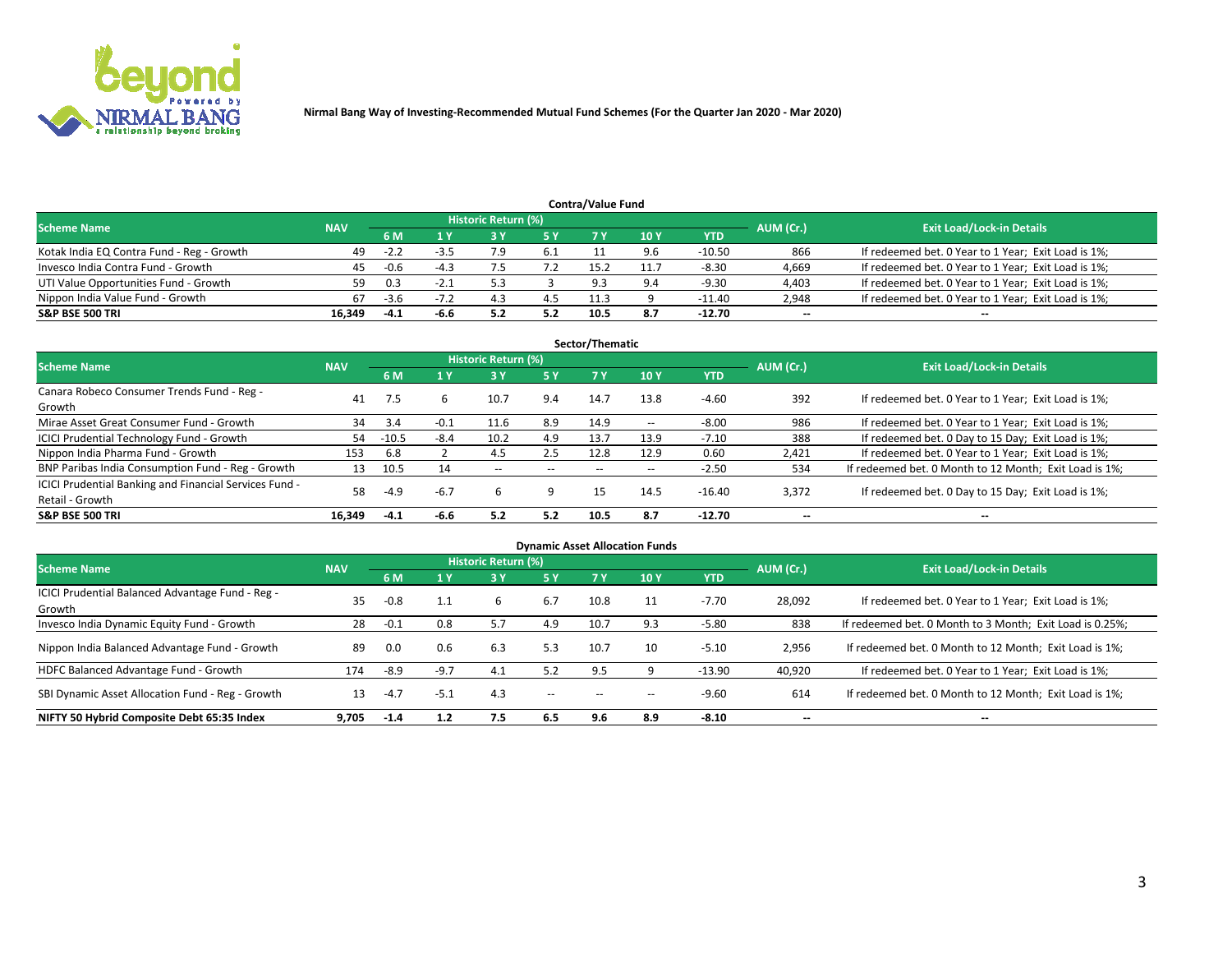

| <b>Hybrid Aggressive</b>                        |            |        |      |                            |                          |                          |       |          |                          |                                                        |  |  |  |  |
|-------------------------------------------------|------------|--------|------|----------------------------|--------------------------|--------------------------|-------|----------|--------------------------|--------------------------------------------------------|--|--|--|--|
| <b>Scheme Name</b>                              | <b>NAV</b> |        |      | <b>Historic Return (%)</b> |                          |                          |       |          | AUM (Cr.)                | <b>Exit Load/Lock-in Details</b>                       |  |  |  |  |
|                                                 |            | 6 M    |      |                            |                          |                          | 10Y   | YTD      |                          |                                                        |  |  |  |  |
| ICICI Prudential Equity & Debt Fund - Growth    | 123        | $-5.2$ | -6.∠ |                            | 5.b                      | 11.8                     | 11.7  | $-12.40$ | 20,611                   | If redeemed bet. 0 Year to 1 Year; Exit Load is 1%;    |  |  |  |  |
| Mirae Asset Hybrid - Equity Fund - Reg - Growth | 14         | $-2.3$ |      | 6.7                        | $\overline{\phantom{a}}$ | $\overline{\phantom{a}}$ | $- -$ | -9.80    | 3,424                    | If redeemed bet. 0 Year to 1 Year; Exit Load is 1%;    |  |  |  |  |
| SBI Equity Hybrid Fund - Growth                 | 138        |        |      | 9.1                        | 7.b                      | 13.6                     | 11.3  | $-5.10$  | 32,470                   | If redeemed bet. 0 Month to 12 Month; Exit Load is 1%; |  |  |  |  |
| Canara Robeco Equity Hybrid Fund - Growth       | 163        |        |      | 8.8                        | 7.6                      | 12.9                     | 11.7  | $-2.90$  | 3,071                    | If redeemed bet. 0 Year to 1 Year; Exit Load is 1%;    |  |  |  |  |
| NIFTY 50 Hybrid Composite Debt 65:35 Index      | 9,705      | $-1.4$ |      | 7.5                        | 6.5                      |                          | 8.9   | $-8.10$  | $\overline{\phantom{a}}$ | $- -$                                                  |  |  |  |  |

|                                            |            |           |                                  |                | Arbitrage Fund |            |        |                                                          |
|--------------------------------------------|------------|-----------|----------------------------------|----------------|----------------|------------|--------|----------------------------------------------------------|
| <b>Scheme Name</b>                         | <b>NAV</b> | AUM (Cr.) | <b>Exit Load/Lock-in Details</b> |                |                |            |        |                                                          |
|                                            |            | l M       | <b>M</b>                         | 1 <sub>V</sub> |                | <b>YTD</b> |        |                                                          |
| IDFC Arbitrage Fund - Reg - Growth         |            |           |                                  | b.Z            | b.1            | 5.90       | 12,007 | If redeemed bet. 0 Month to 1 Month; Exit Load is 0.25%; |
| Kotak Equity Arbitrage Fund - Reg - Growth | 28         | . ხ. ა    |                                  | b.3            |                | 6.30       | 17,662 | If redeemed bet. 0 Day to 30 Day; Exit Load is 0.25%;    |
| Nippon India Arbitrage Fund - Growth       | 20         |           |                                  |                |                | 6.20       | 10.423 | If redeemed bet. 0 Month to 1 Month; Exit Load is 0.25%; |

|                                          |            |           |                                  |                          |                          | <b>Equity Saver</b> |               |            |                          |                                                        |
|------------------------------------------|------------|-----------|----------------------------------|--------------------------|--------------------------|---------------------|---------------|------------|--------------------------|--------------------------------------------------------|
| Scheme Name                              | <b>NAV</b> | AUM (Cr.) | <b>Exit Load/Lock-in Details</b> |                          |                          |                     |               |            |                          |                                                        |
|                                          |            | 6 M       |                                  |                          | 5 Y                      |                     | $\sqrt{10}$ Y | <b>YTD</b> |                          |                                                        |
| Axis Equity Saver Fund - Reg - Growth    |            | c         |                                  |                          | $\sim$                   | $- -$               | $- -$         | $-2.50$    | 793                      | If redeemed bet. 0 Month to 12 Month; Exit Load is 1%; |
| Kotak Equity Savings Fund - Reg - Growth |            | 0.9       | Z.4                              |                          | 6.Z                      | $- -$               | $- -$         | $-3.80$    | 1.712                    | If redeemed bet. 0 Year to 1 Year; Exit Load is 1%;    |
| CRISIL Hybrid 50+50 - Moderate Index*    |            | $- -$     | $-$                              | $\overline{\phantom{a}}$ | $\overline{\phantom{a}}$ | $\sim$              | --            | $\sim$     | $\overline{\phantom{a}}$ | $- -$                                                  |

| <b>Liquid Funds</b>              |            |                   |     |                            |     |        |            |                 |           |                                  |  |  |  |
|----------------------------------|------------|-------------------|-----|----------------------------|-----|--------|------------|-----------------|-----------|----------------------------------|--|--|--|
| <b>Scheme Name</b>               | <b>NAV</b> |                   |     | <b>Historic Return (%)</b> |     |        | <b>YTM</b> | Avg             | AUM (Cr.) | <b>Exit Load/Lock-in Details</b> |  |  |  |
|                                  |            | $4 \, \mathrm{W}$ | 2 W | l M                        | 3M  | 1Y     |            | <b>Maturity</b> |           |                                  |  |  |  |
| Axis Liquid Fund - Growth        | 2.186      | 6.5               |     |                            | 5.4 | 6.3    | 5.38       | $\sim$ $\sim$   | 30,919    | *Ref Footnote                    |  |  |  |
| IDFC Cash Fund - Reg - Growth    | 2.383      |                   | 5.8 |                            |     |        |            | $- -$           | 9,121     | *Ref Footnote                    |  |  |  |
| Kotak Liquid Fund - Reg - Growth | 3,988      | 6.5               |     |                            | 5.2 |        |            | $- -$           | 25,945    | *Ref Footnote                    |  |  |  |
| <b>CRISIL Liquid Fund Index</b>  | $\sim$     | 5.4               |     | J.C                        | 5.7 | $\sim$ | $-$        | $-$             | $\sim$    | $\overline{\phantom{a}}$         |  |  |  |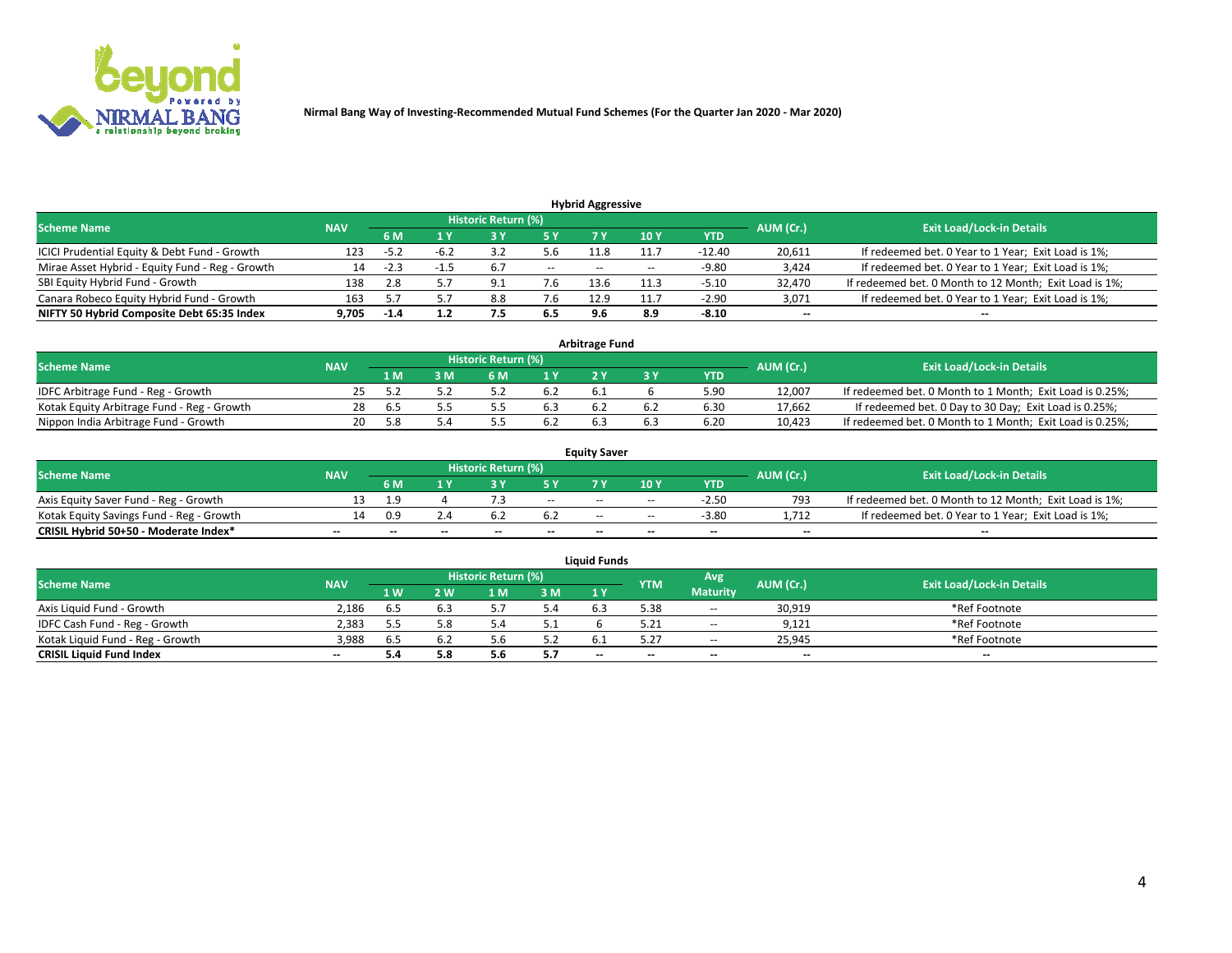

| <b>Ultra Short Fund</b>                                                                                                       |       |      |     |     |               |           |        |                 |       |       |  |  |  |  |
|-------------------------------------------------------------------------------------------------------------------------------|-------|------|-----|-----|---------------|-----------|--------|-----------------|-------|-------|--|--|--|--|
| Historic Return (%)<br>Avg<br><b>Exit Load/Lock-in Details</b><br>AUM (Cr.)<br><b>Scheme Name</b><br><b>NAV</b><br><b>YTM</b> |       |      |     |     |               |           |        |                 |       |       |  |  |  |  |
|                                                                                                                               |       | 1 M  | sм  | 6 M | 1 Y           | <b>3Y</b> |        | <b>Maturity</b> |       |       |  |  |  |  |
| IDFC Ultra Short Term Fund - Reg - Growth                                                                                     |       |      | 5.9 | 6.3 | 7.6           | $-$       | 5.83   | $- -$           | 5,798 | Nil   |  |  |  |  |
| Sundaram Ultra Short Term Fund - Reg - Growth                                                                                 |       | -4.8 | 4.8 |     | $\sim$ $\sim$ | --        | 5.75   | $- -$           | 335   | Nil   |  |  |  |  |
| L&T Ultra Short Term Fund - Growth                                                                                            |       |      |     |     |               |           | 5.85   | $-$             | 2,786 | Nil   |  |  |  |  |
| <b>NIFTY Ultra Short Duration Debt Index</b>                                                                                  | 4,048 | -6.0 | 6.2 | 6.5 | 7.5           |           | $\sim$ | $-$             | $- -$ | $- -$ |  |  |  |  |

| <b>Money Market Fund</b>                         |            |       |      |                     |        |           |                          |                 |           |                                  |  |  |  |
|--------------------------------------------------|------------|-------|------|---------------------|--------|-----------|--------------------------|-----------------|-----------|----------------------------------|--|--|--|
| <b>Scheme Name</b>                               | <b>NAV</b> |       |      | Historic Return (%) |        |           | <b>YTM</b>               | Avg             | AUM (Cr.) | <b>Exit Load/Lock-in Details</b> |  |  |  |
|                                                  |            | '1 M. | 3 M  | 6 M                 | 1Y     | <b>3Y</b> |                          | <b>Maturity</b> |           |                                  |  |  |  |
| Aditya Birla Sun Life Money Manager Fund - Reg - | 268        | 6.9   | 6.6  | 6.6                 | 7.8    |           |                          | $\sim$ $\sim$   | 13,471    | Nil                              |  |  |  |
| Growth                                           |            |       |      |                     |        |           |                          |                 |           |                                  |  |  |  |
| Franklin India Savings Fund - Growth             |            | -6.1  | 5.9  | 6.5                 |        |           |                          | $\sim$ $\sim$   | 4,568     | Nil                              |  |  |  |
| Nippon India Money Market Fund - Growth          | 3,024      | 6.3   | -6.1 | 6.5                 | 7.7    |           | 5.81                     | $\sim$ $\sim$   | 5,827     | Nil                              |  |  |  |
| <b>CRISIL Liquid Fund Index</b>                  | $- -$      | 5.6   |      | 5.8                 | $\sim$ | --        | $\overline{\phantom{a}}$ | $- -$           | $- -$     | $- -$                            |  |  |  |

| <b>Short Term Fund</b>                          |            |      |      |                            |      |           |            |                 |           |                                  |  |  |  |  |
|-------------------------------------------------|------------|------|------|----------------------------|------|-----------|------------|-----------------|-----------|----------------------------------|--|--|--|--|
| <b>Scheme Name</b>                              | <b>NAV</b> |      |      | <b>Historic Return (%)</b> |      |           | <b>YTM</b> | Avg             | AUM (Cr.) | <b>Exit Load/Lock-in Details</b> |  |  |  |  |
|                                                 |            | 1 M  | 3 M  | 6 M                        | 1Y   | <b>3Y</b> |            | <b>Maturity</b> |           |                                  |  |  |  |  |
| Axis Short Term Fund - Growth                   |            |      | 9.2  | 8.4                        | 9.9  |           | 6.63       | $-$             | 5,398     | Nil                              |  |  |  |  |
| HDFC Short Term Debt Fund - Growth              | 23         | -4.8 | 10.9 | 9.4                        | 10.3 |           | 7.07       | $\sim$          | 12,216    | Nil                              |  |  |  |  |
| IDFC Bond Fund - Short Term Plan - Reg - Growth | 41         | 0.7  |      |                            | 9.5  |           | 6.62       | $\sim$          | 12.341    | Nil                              |  |  |  |  |
| Kotak Bond Short Term Fund - Reg - Growth       | 38         | -6.0 | 10.5 | 8.6                        | 10   |           | 6.88       | $\sim$          | 11,560    | Nil                              |  |  |  |  |
| L&T Short Term Bond Fund - Reg - Growth         |            |      |      | 8.2                        | 9.5  |           | 6.48       | $- -$           | 5,190     | Nil                              |  |  |  |  |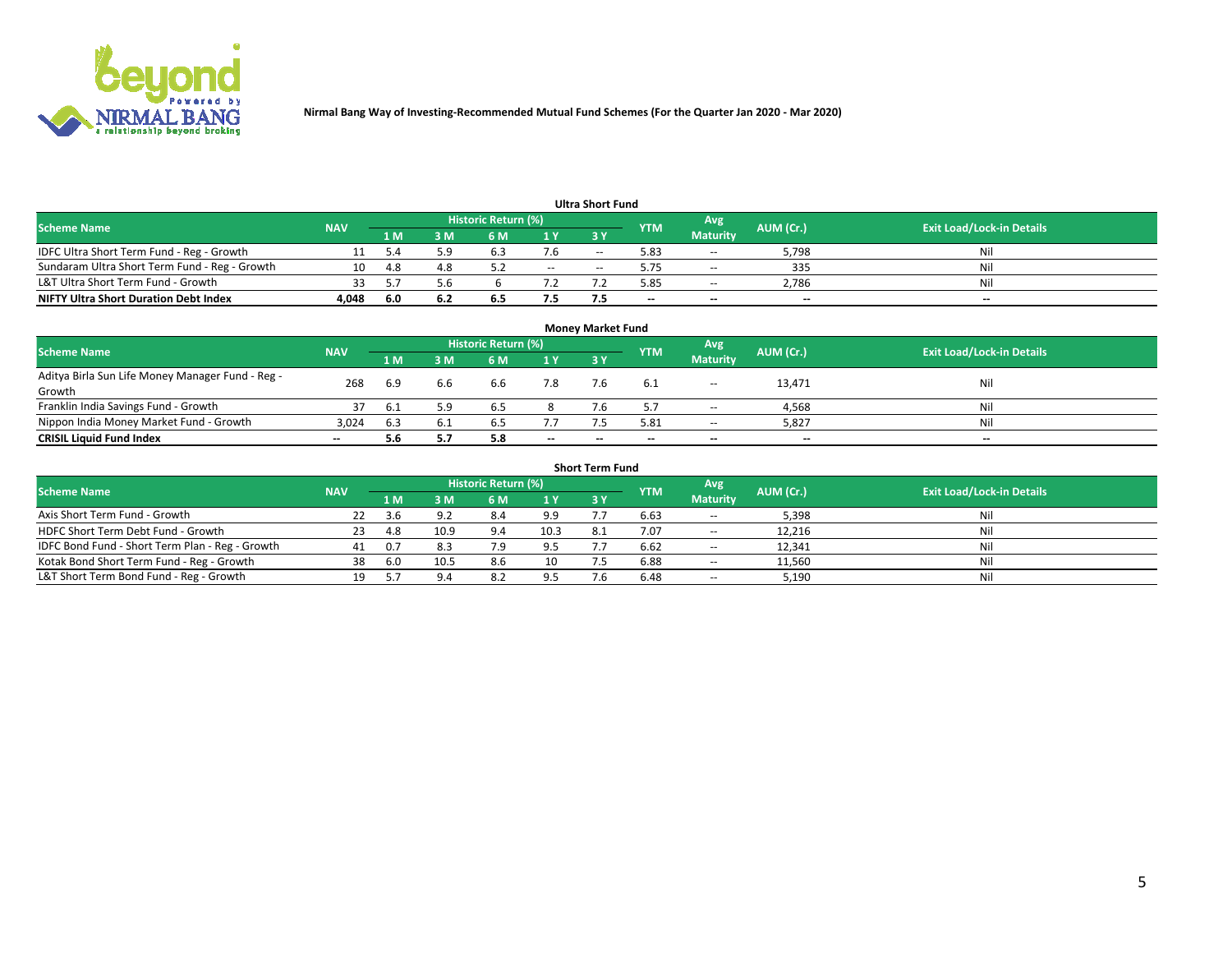

| <b>Low Duration Fund</b>                  |            |     |     |                            |      |  |            |                 |           |                                  |  |  |  |  |
|-------------------------------------------|------------|-----|-----|----------------------------|------|--|------------|-----------------|-----------|----------------------------------|--|--|--|--|
| <b>Scheme Name</b>                        | <b>NAV</b> |     |     | <b>Historic Return (%)</b> |      |  | <b>YTM</b> | Avg             | AUM (Cr.) | <b>Exit Load/Lock-in Details</b> |  |  |  |  |
|                                           |            | 1 M | ያ M | 5 M                        | 1 V  |  |            | <b>Maturity</b> |           |                                  |  |  |  |  |
| Axis Treasury Advantage Fund - Growth     | 2.248      |     |     | b.8                        | 8.4  |  | 5.99       | $- -$           | 5,894     | Nil                              |  |  |  |  |
| Canara Robeco Savings Fund - Reg - Growth |            |     |     |                            |      |  | 5.87       | $-$             | 1,127     | Nil                              |  |  |  |  |
| IDFC Low Duration Fund - Reg - Growth     |            |     |     | b.ŏ                        | -8.1 |  | 5.96       | $-$             | 6.222     | Nil                              |  |  |  |  |

| <b>Banking &amp; PSU Bond Funds</b>            |            |     |      |                            |      |           |            |                 |           |                                  |  |  |  |
|------------------------------------------------|------------|-----|------|----------------------------|------|-----------|------------|-----------------|-----------|----------------------------------|--|--|--|
| <b>Scheme Name</b>                             | <b>NAV</b> |     |      | <b>Historic Return (%)</b> |      |           | <b>YTM</b> | Avg             | AUM (Cr.) | <b>Exit Load/Lock-in Details</b> |  |  |  |
|                                                |            | 1 M | sм   | 6 M                        |      | <b>3Y</b> |            | <b>Maturity</b> |           |                                  |  |  |  |
| HDFC Banking and PSU Debt Fund - Reg - Growth  |            |     | 10.4 | Q <sub>0</sub>             | 10.5 | 8.1       | 7.28       | $\sim$ $\sim$   | 5,323     | Ni                               |  |  |  |
| Kotak Banking and PSU Debt Fund - Reg - Growth |            |     |      | റാ                         | 11.2 |           | 6.93       | $\sim$ $\sim$   | 5.225     | Ni                               |  |  |  |
| IDFC Banking & PSU Debt Fund - Reg - Growth    |            |     | 10.1 | 8.8                        | 11.1 |           |            | $- -$           | 14.069    | Ni                               |  |  |  |

| <b>Corporate Bond Funds</b>                         |            |      |                                          |      |      |            |      |                 |           |                                                         |  |  |  |  |
|-----------------------------------------------------|------------|------|------------------------------------------|------|------|------------|------|-----------------|-----------|---------------------------------------------------------|--|--|--|--|
| <b>Scheme Name</b>                                  | <b>NAV</b> |      | <b>Historic Return (%)</b><br><b>YTM</b> |      |      |            |      | Avg             | AUM (Cr.) | <b>Exit Load/Lock-in Details</b>                        |  |  |  |  |
|                                                     |            | 1 M  | 8 M                                      | 6 M  | 1 Y  | <b>3 Y</b> |      | <b>Maturity</b> |           |                                                         |  |  |  |  |
| ICICI Prudential Corporate Bond Fund - Reg - Growth |            |      | 9.8                                      | 8.5  | 10   |            | 6.76 | $\sim$          | 13,243    | Nil                                                     |  |  |  |  |
| L&T Triple Ace Bond Fund - Reg - Growth             |            | 16.3 |                                          | 11.9 | 15.4 |            | 7.59 | $\sim$          | 3,081     | If redeemed bet. 0 Month to 3 Month; Exit Load is 0.5%; |  |  |  |  |
| Kotak Corporate Bond Fund - Std - Growth            | 2,686      |      | 8.2                                      |      | 9.5  |            | 6.63 | $\sim$ $\sim$   | 4,840     | Nil                                                     |  |  |  |  |

|                                            |            |       |      |                     |      | <b>Credit Risk Fund</b> |            |                 |           |                                                           |
|--------------------------------------------|------------|-------|------|---------------------|------|-------------------------|------------|-----------------|-----------|-----------------------------------------------------------|
| <b>Scheme Name</b>                         | <b>NAV</b> |       |      | Historic Return (%) |      |                         | <b>YTM</b> | Avg             | AUM (Cr.) | <b>Exit Load/Lock-in Details</b>                          |
|                                            |            | 1 M   | : M  | 6 M                 | '1 Y | 3Y                      |            | <b>Maturity</b> |           |                                                           |
| ICICI Prudential Credit Risk Fund - Growth | 22         | -3.4  | 10.6 | 10.6                | 10.3 |                         | 9.41       | $\sim$ $\sim$   | 12,872    | If redeemed bet. 0 Year to 1 Year; Exit Load is 1%;       |
| Kotak Credit Risk Fund - Reg - Growth      | 22         | -13.2 |      | 6.9                 | 8.3  |                         | 8.71       | $\sim$ $\sim$   | 5,280     | If redeemed bet. 0 Year to 1 Year; Exit Load is 1%;       |
|                                            |            |       |      |                     |      |                         |            |                 |           | If redeemed bet. 0 Month to 12 Month; Exit Load is 3%; If |
| SBI Credit Risk Fund - Growth              |            |       | 10.9 | 8.2                 |      |                         | 8.58       | $\sim$ $\sim$   | 5,083     | redeemed bet. 12 Month to 24 Month; Exit Load is 1.5%; If |
|                                            |            |       |      |                     |      |                         |            |                 |           | redeemed bet. 24 Month to 36 Month; Exit Load is 0.75%;   |